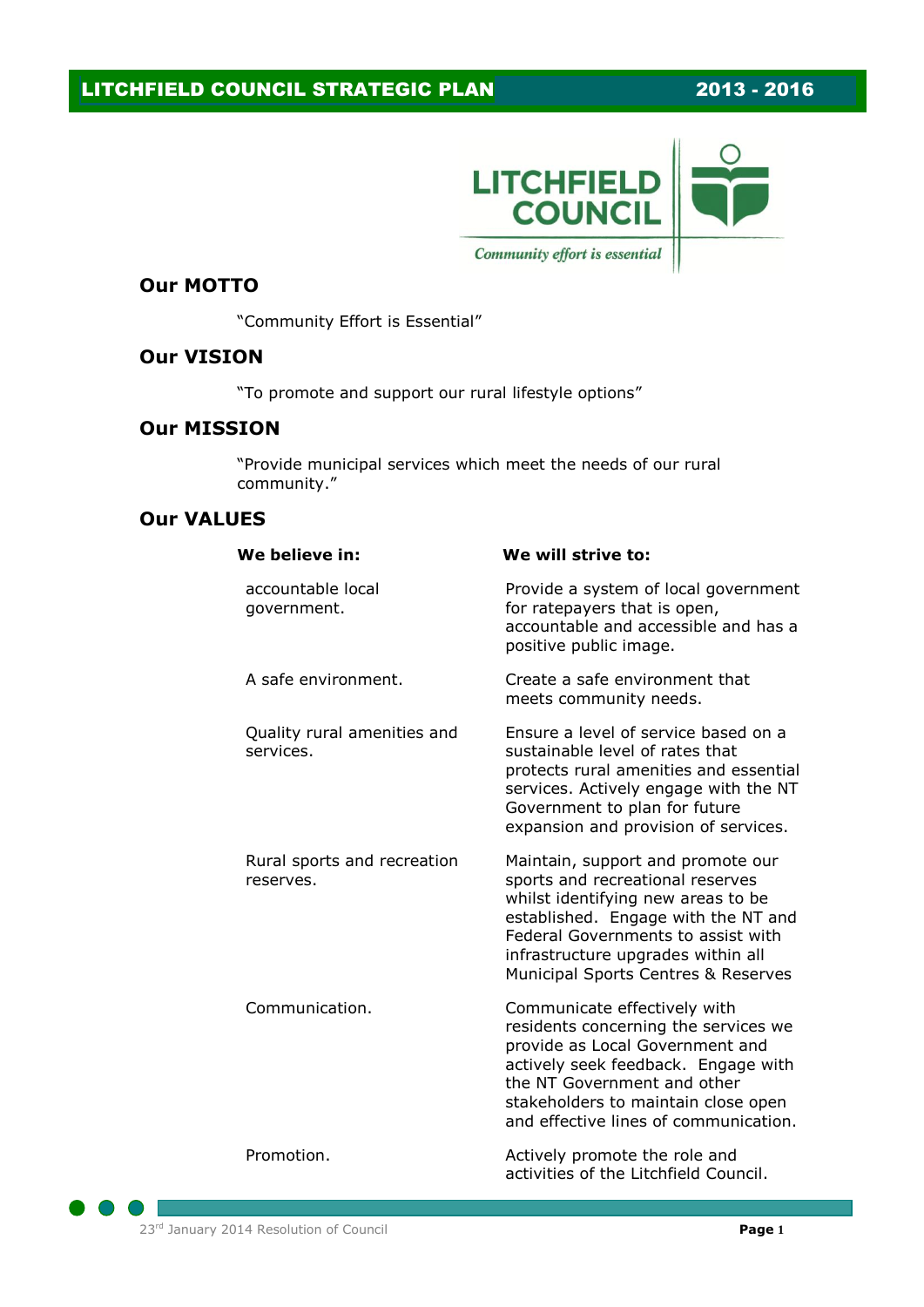## **Our Goals, Outcomes and Strategies**

| Goal    | 1   | <b>Effective leadership and governance</b>                                                                                                                                                                                                                                                                                                                 |  |
|---------|-----|------------------------------------------------------------------------------------------------------------------------------------------------------------------------------------------------------------------------------------------------------------------------------------------------------------------------------------------------------------|--|
| Outcome | 1.1 | Lead within the mission of Provision of services of an<br>acceptable standard and level of Bureaucracy from<br>rates.                                                                                                                                                                                                                                      |  |
|         |     | 1.1.1 Review our Municipal Plan in line with our<br>Strategic Plan.<br>1.1.2<br>Actively promote and communicate our mission<br>to our community and the NT Government.                                                                                                                                                                                    |  |
|         | 1.2 | Engage with the community on a regular basis to identify<br>their concerns and seek feedback<br>1.2.1 Conduct an annual perception survey.<br>1.2.2 Maintain an online web-based system for<br>community information and feedback.<br>1.2.3 Review communication strategy with the<br>community.<br>1.2.4 Monitor complaints register and responses given. |  |
|         | 1.3 | Promote the Role of the Litchfield Council through its<br><b>Elected Members</b>                                                                                                                                                                                                                                                                           |  |
|         |     | 1.3.1 Provide administrative and financial support for<br>Elected Members to engage with their<br>constituents on a regular basis.<br>1.3.2 Make reports by Elected Members a regular item<br>on Council agendas.                                                                                                                                          |  |
|         | 1.4 | Greater influence in Planning decisions                                                                                                                                                                                                                                                                                                                    |  |
|         |     | 1.4.1 Lobby NT Government including local politicians<br>for greater influence in any Planning affecting the<br>Municipality.<br>1.4.2 Enhance communication with residents on the<br>role of Litchfield Council in planning issues.                                                                                                                       |  |
|         | 1.5 | Partnerships with government agencies, other councils,<br>and the private sector                                                                                                                                                                                                                                                                           |  |
|         |     | 1.5.1<br>Continue to liaise and cooperate with external<br>organisations to develop and implement<br>mutually beneficial strategies, service delivery<br>models, advocacy, lobbying and resource                                                                                                                                                           |  |

sharing.

 $\bigcirc$  $\bullet$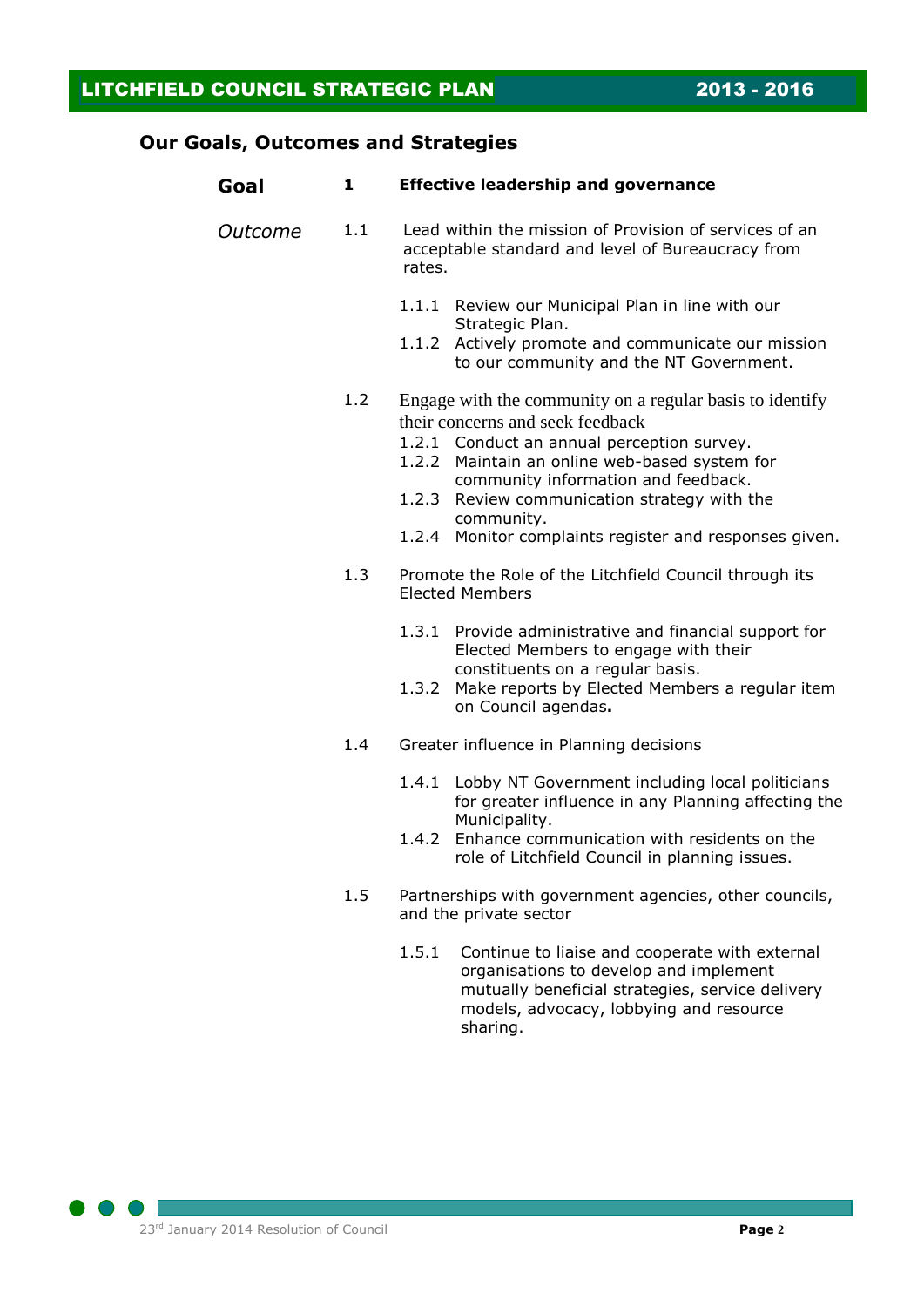| Goal    | 2   | <b>Vibrant local economy</b>                                                                                                                                                                                                                                                                                                                                        |  |
|---------|-----|---------------------------------------------------------------------------------------------------------------------------------------------------------------------------------------------------------------------------------------------------------------------------------------------------------------------------------------------------------------------|--|
| Outcome | 2.1 | Upgrading and maintaining roads throughout the<br>Municipality                                                                                                                                                                                                                                                                                                      |  |
|         |     | 2.1.1 Develop a plan to upgrade and seal all roads<br>over an appropriate time frame.<br>Lobby the NT and Federal Governments to assist<br>2.1.2<br>with joint funding of major road structures.<br>2.1.3 Continue Ratepayer contributions to road sealing<br>and funding of major structures.<br>2.1.4 Review the level of contributions payable by<br>ratepayers. |  |
|         | 2.2 | Advocacy and support that maximises the benefit to<br>local people, businesses and employment.                                                                                                                                                                                                                                                                      |  |
|         |     | 2.2.1 Support community-based economic and<br>employment opportunities within the<br>Municipality.                                                                                                                                                                                                                                                                  |  |
| Goal    | 3   | <b>Efficient Service Delivery</b>                                                                                                                                                                                                                                                                                                                                   |  |
| Outcome | 3.1 | Provision of core services and works program                                                                                                                                                                                                                                                                                                                        |  |
|         |     |                                                                                                                                                                                                                                                                                                                                                                     |  |

- 3.1.1 Maintain an Assets Management Program that ensures our assets are well maintained and appropriate to our mission.
- 3.1.2 Plan for a consistent approach to service delivery across all wards.
- 3.1.3 Ensure effective and appropriate weed and fire control on the Council estate to protect our assets and the community.
- 3.1.4 Develop by-laws for the protection of Council infrastructure.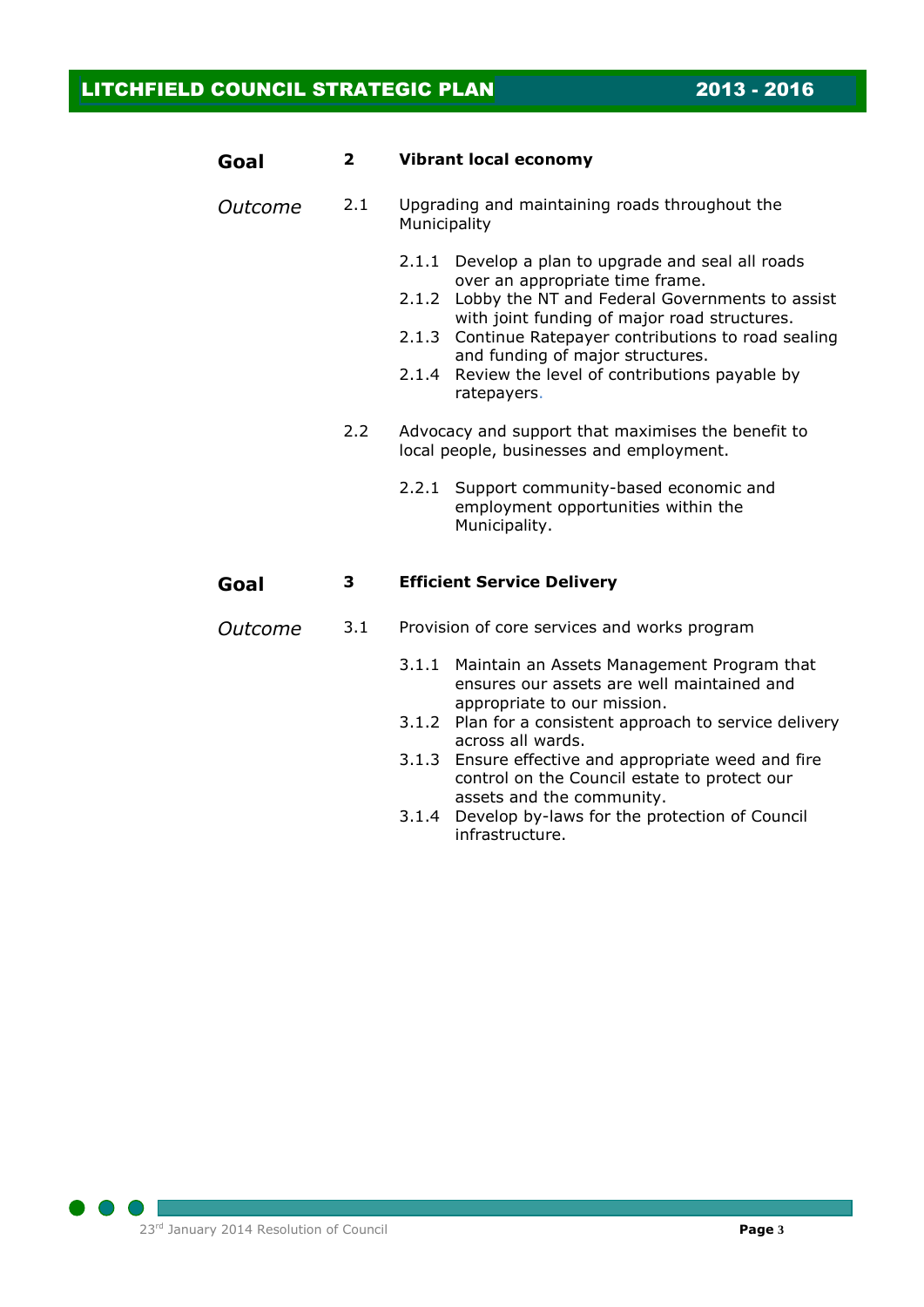- 3.2 Maintain an effective animal management policy.
	- 3.2.1 Continue a program of broad community education on dog management.
	- 3.2.2 Implement a program for feral dog management
	- 3.2.3 Reviewing and amend the dog bylaw to meet community concerns
- 3.3 Develop and implement a cost effective, safe and integrated approach to waste management.
	- 3.3.1 Identify a potential recycling site in conjunction with the NT Government and Environmental Protection Authority for joint local government.
	- 3.3.2 Implement a recycling education program for schools and the community.
	- 3.3.3 Identify new initiatives in relation to commercial waste disposal and resource recovery.
	- 3.3.4 Identify new sites for waste transfer stations within the Municipality to meet increased demand.
- 3.4 Operate the Thorak Regional Cemetery in accordance with an approved management plan.
	- 3.4.1 Ensure a viable and appropriate business plan.
	- 3.4.2 Review management policies.
	- 3.4.3 Annually review fees and charges.
	- 3.4.4 Seek external funding to upgrade facilities.
	- 3.4.5 Engage with the community to ensure that Thorak Regional Cemetery meets community expections

#### **Goal 4 Strong community**

- *Outcome* 4.1 Support and promote our lifestyle
	- 4.1.1 Engage with the community to investigate their expectation of living in the Municipality and what role they want Council to fill in sustaining it.
	- 4.1.2 Seek strategic partnerships with agencies to support current and future community programs.
	- 4.1.3 Review the level of appropriate services needed to enable elderly and disabled people to maintain their lifestyle.
	- 4.1.4 Review the level of recreation facilities and reserves.
	- 4.2 Invest in Education
		- 4.2.1 Financially support community education and student awards.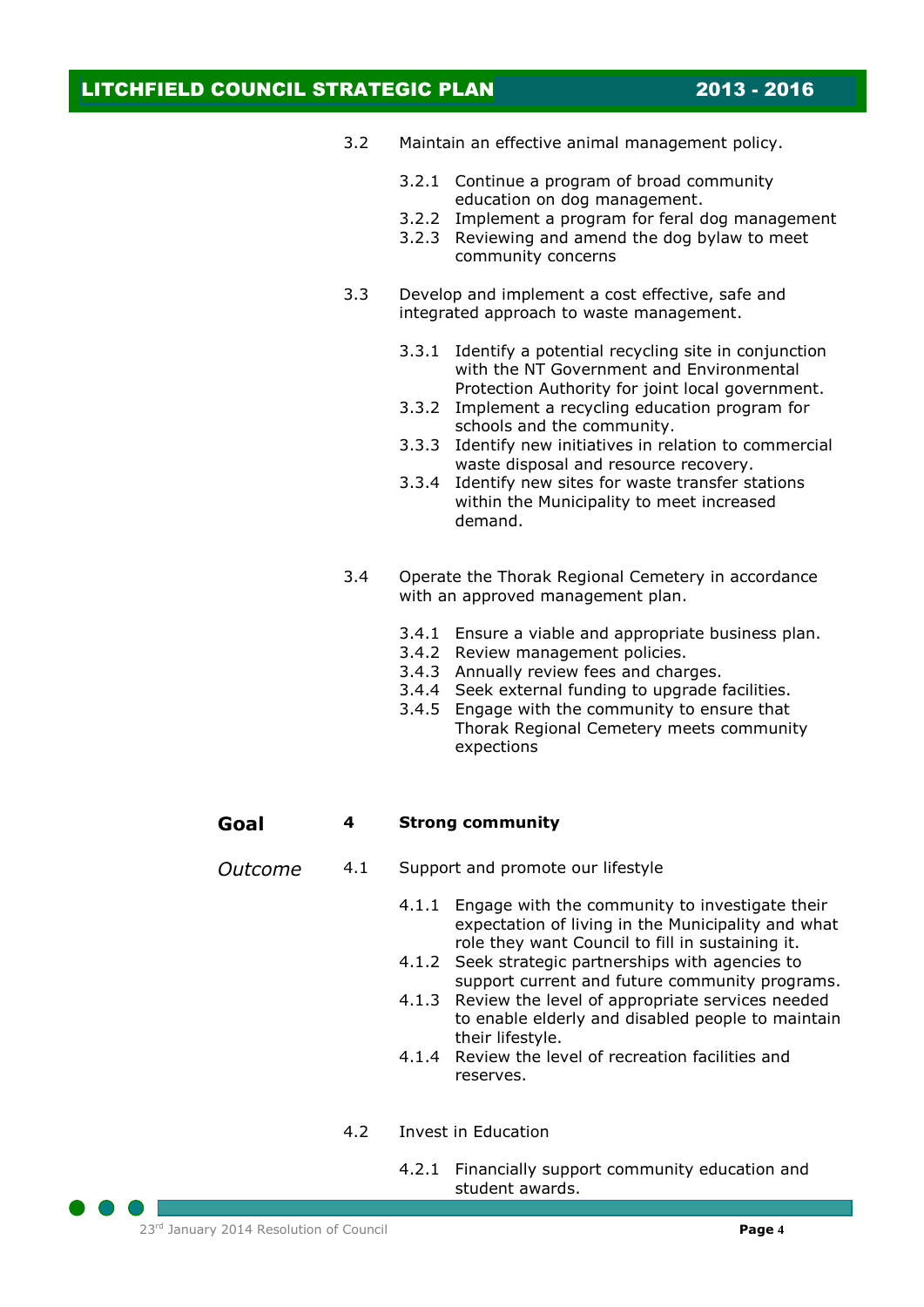| Goal    | 5   | <b>Effective Council Management</b> |                                                                                                                                                                                                                                                                                                                                                                                                    |  |
|---------|-----|-------------------------------------|----------------------------------------------------------------------------------------------------------------------------------------------------------------------------------------------------------------------------------------------------------------------------------------------------------------------------------------------------------------------------------------------------|--|
| Outcome | 5.1 |                                     | Sustainable financial management within our mission.                                                                                                                                                                                                                                                                                                                                               |  |
|         |     | 5.1.3<br>5.1.4                      | 5.1.1 Budget to maintain adequate reserves to replace<br>assets and base growth costs.<br>5.1.2 Ensure qualified audited reporting.<br>Research, develop & implement a rating system<br>to reflect the differing infrastructure demands<br>placed on the Municipality.<br>Maintain an effective debt recovery program and<br>continue with the sale of properties to recover<br>outstanding debts. |  |
|         | 5.2 |                                     | Upgrade Council technology                                                                                                                                                                                                                                                                                                                                                                         |  |
|         |     | 5.2.2                               | 5.2.1 Review Council Information/Communication<br>Technology in line with data management needs.<br>Manage the upgrade of the<br>Information/Communication Technology and<br>Geographic Information System.                                                                                                                                                                                        |  |
|         | 5.3 |                                     | Review the Development Levy                                                                                                                                                                                                                                                                                                                                                                        |  |
|         |     | 5.3.2                               | 5.3.1 Review the levy in relation to the future works<br>program.<br>Consult broadly with appropriate bodies and<br>stakeholders on the future works program and<br>levy rate.                                                                                                                                                                                                                     |  |
|         | 5.4 |                                     | Maintain a high quality and interactive website                                                                                                                                                                                                                                                                                                                                                    |  |
|         |     | 5.4.1<br>5.4.2                      | Maintain and improve a user-friendly website.<br>Use the website to promote the Council and to<br>interact with our community including online<br>surveys and feedback as required.                                                                                                                                                                                                                |  |
|         | 5.5 |                                     | <b>Staff Training</b>                                                                                                                                                                                                                                                                                                                                                                              |  |
|         |     | 5.5.1                               | Ensure staff are appropriately trained in data                                                                                                                                                                                                                                                                                                                                                     |  |

management systems and use of technology